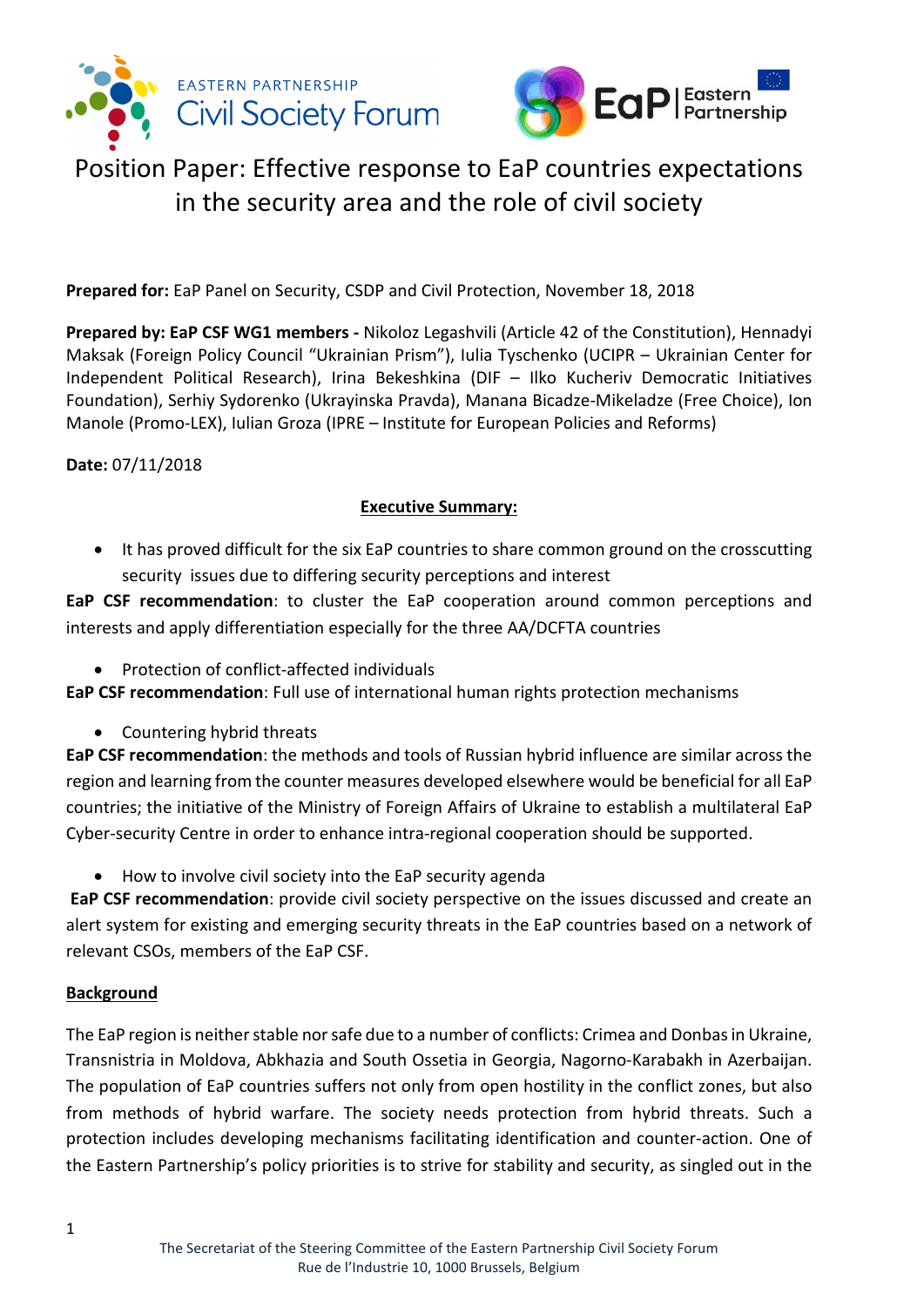



Joint Staff Working Document "Eastern Partnership – 20 Deliverables for 2020: focusing on key priorities and tangible results", approved in December 2016 and attached to the November 2017 EaP Brussels Summit Conclusions.

In 2008, the armed conflict between **Georgia** and Russia caused big loss of civilian life and displacement although it lasted no more than a week. Its consequences are still felt today; out of 190.000 people affected by the conflict, 28.000 are still displaced and have a small chance of returning to their place of residence. The occupied territories are not accessible for citizens of Georgia. There are limited opportunities for interaction with Georgian society, and occupied territories are subject to russification. Continuous occupation is also one of the tools of exerting political influence.

Although **Georgia** continues to cooperate with the International Criminal Court by providing information related to war crimes and crimes against humanity, the governments of both Georgia and Russia have failed to demonstrate genuine commitment to investigate these crimes. The International Criminal Court has already started its own investigation into the situation in Georgia. It is very important this case be investigated properly because it can pave the way for solving other conflict situations. As it is the first case investigated by ICC in the region, a clear and conclusive outcome of this investigation is crucial. Establishing a set of international standards for protection of human rights under these circumstances and facilitate access for individuals to litigations before the international courts, without a need for intermediary legal support, is very important

**The war in Eastern Ukraine** has demonstrated that society should not be only a consumer of security but also an active actor in security preservation. The state should strengthen its own ability to withstand new challenges and threats, to keep increasing its resilience constantly. So far, the war has left more than 10.000 killed, over 20.000 injured and around 1,5 million internally displaced persons (IDPs). There are also hundreds of Ukrainians who fled to Russia since the conflict erupted.

**The Eastern Partnership Civil Society Forum** (EaP CSF) is a network of CSOs from the EaP countries and the EU, which aims at contributing to tackle the problems related to security in the region. During the last meeting of its security experts under EaP CSF WG1, the question of how the current agenda of the EaP Panel on Security, CSDP and Civil protection corresponds to the EaP partners' expectations from the civil society perspective was discussed. For EaP countries, international mechanisms of Human Rights protection are of key importance and successful experience of the member organisations with these mechanisms can be shared with others in order to support individuals who are in great need of assistance and protection due to the current conflicts. Lastly, the experts discussed the civil society role and how can CSOs contribute to this complicated but enormously important agenda.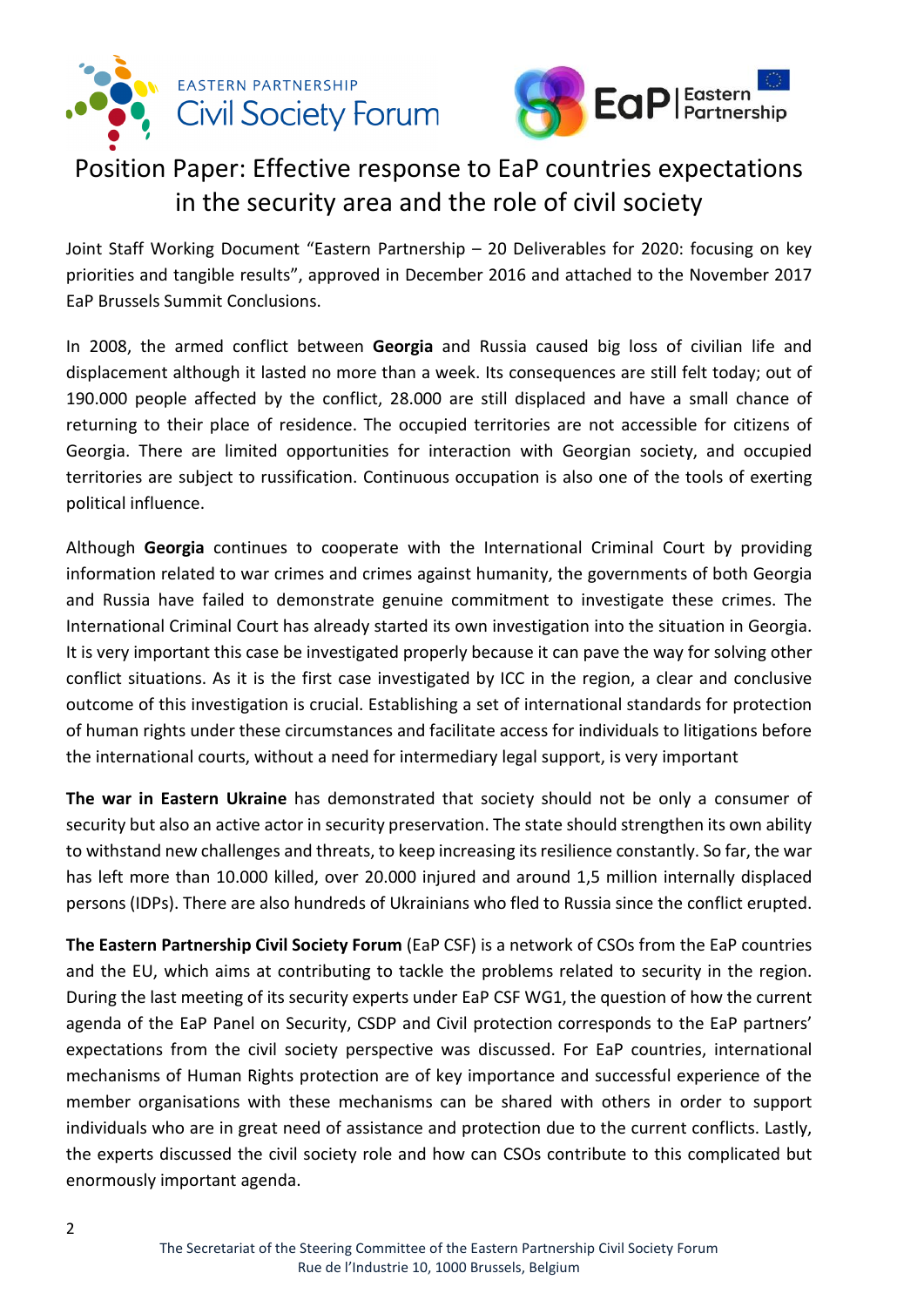



## **Argument 1**

Although the EaP panel on Security, CSDP and Civil protection has been transformed and expanded, it does not fully cover expectations of the EaP partners; the panel focuses on technical expert level of cooperation while many issues can be tackled only at the political level. It has proved difficult for the six EaP countries to share common ground on the crosscutting issues of cyber-security, civilian protection and information security due to differing security perceptions and interest.

### **EaP CSF recommends to:**

- cluster the EaP cooperation around common perceptions and interests (in smaller settings or formats). Differentiation is needed especially for the three AA/DCFTA countries where topics like national security, military cooperation, military industry, cyber-security, information security can be discussed. The targets for the three countries should go beyond cooperation, towards gradual inclusion and integration into EU initiatives and policies (i.e. battlegroups, PESCO);
- identify topics that could be discussed jointly by all six EaP countries, like civil protection or organized crime, and promote them within the EaP agenda;
- strengthen bilateral interactions between the EU and each respective partner country by way of extending the regular security dialogues;
- enhance further the EU-EaP cooperation on preventing and combating hybrid threats, to include tailored objectives, measures and indicators related to combating hybrid threats and incorporate them into the 20 Deliverables for 2020 agenda.

### **Argument 2**

Conflict-affected individuals have to be protected against violations of human rights.

#### **EaP CSF recommends to**:

- include to the EaP Panel's agenda topics related to the protection of refugees, internally displaced persons' (IDPs') and other citizens' rights in the EaP countries affected by conflicts (including the human security dimension and issues related to abductions of persons);
- invite civil society organisations(CSOs) from relevant EaP countries to share information and experience on cases related to protection of human rights of refugees, IDP's and other citizens residing in the regions affected by conflicts;
- inform and help citizens to seek justice; the CSOs working in human rights field with considerable experience with protection mechanisms and international courts and tribunals can support the citizens seeking justice.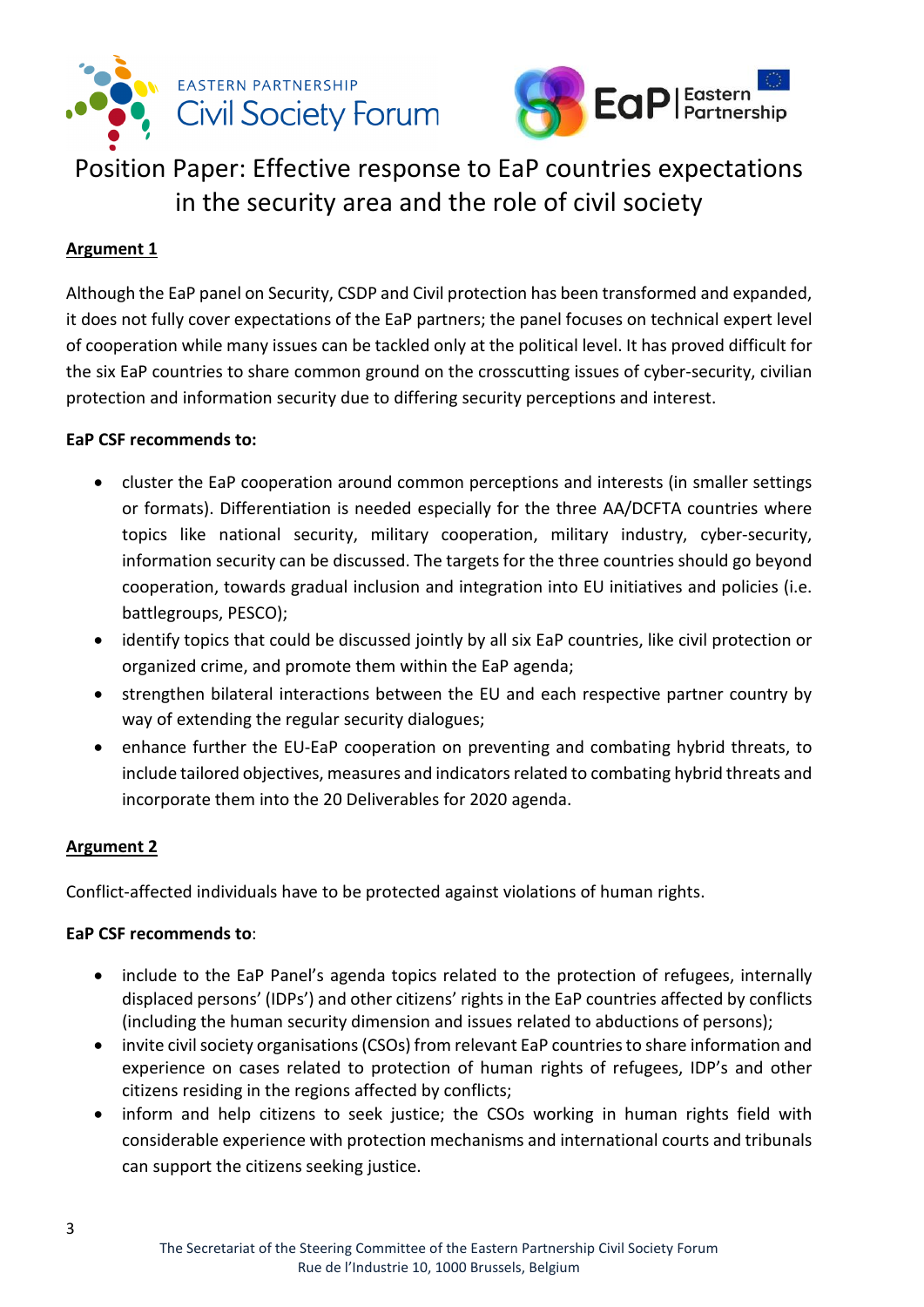



### **Argument 3**

• EaP CSF is a relevant information channel for the EU and the member states that can provide civil society perspective on threats and security gaps in the region. Providing the EU institutions with reliable information from the ground, as well as with comprehensive assessments and analysis of societal resilience is a key task for the EaP CSF members. This is particularly pertinent since only joint efforts of all relevant societal actors can tackle successfully the hybrid threats and interference coming from Russia.

#### **EaP CSF recommends to:**

- exchange information and experience on conflicts and security agendas;
- create an alert system for security threats in the EaP countries based on a network of relevant CSOs, members of the EaP CSF;
- contribute to the independent monitoring of security threats in the EaP countries;
- focus on EU-EaP cooperation in preventing and combating hybrid threats from Russia.

### **Conclusion**

Deliverable 12 of the 20 Deliverables for 2020 provides the guidance on EU-EaP cooperation in security area by outlining a long list of guidelines starting with cyber-security and hybrid threats over to civil protection. This good approach has already delivered positive results at various levels. The process could however benefit from establishing regular multilateral consultations at the level of national security councils to address the pertinent issues like, for example, countering hybrid threats. Following the logic of the current approach, it also seems timely to initiate annual revisions and adjustments of the 2020 targets. The civil society suggests considering adding the following targets and milestones:

- to elaborate and implement a multilateral mechanism for protection of critical infrastructure in the EaP countries within cross-border or regional segments, the EaP panels on transport and energy could work in synergy on this agenda;
- to adopt necessary legislation for setting up IMAS based national humanitarian demining systems, particularly in those EaP countries with unsettled conflicts;
- to form an intergovernmental security platform with the involvement of the EU, dedicated to counteracting hybrid threats and settlement of lasting conflicts;
- to accelerate the adoption of the Operational Action Plan which is aimed at sharing intelligence and operational data regarding the illicit firearms trafficking, as well as to adopt the List of risk indicators;